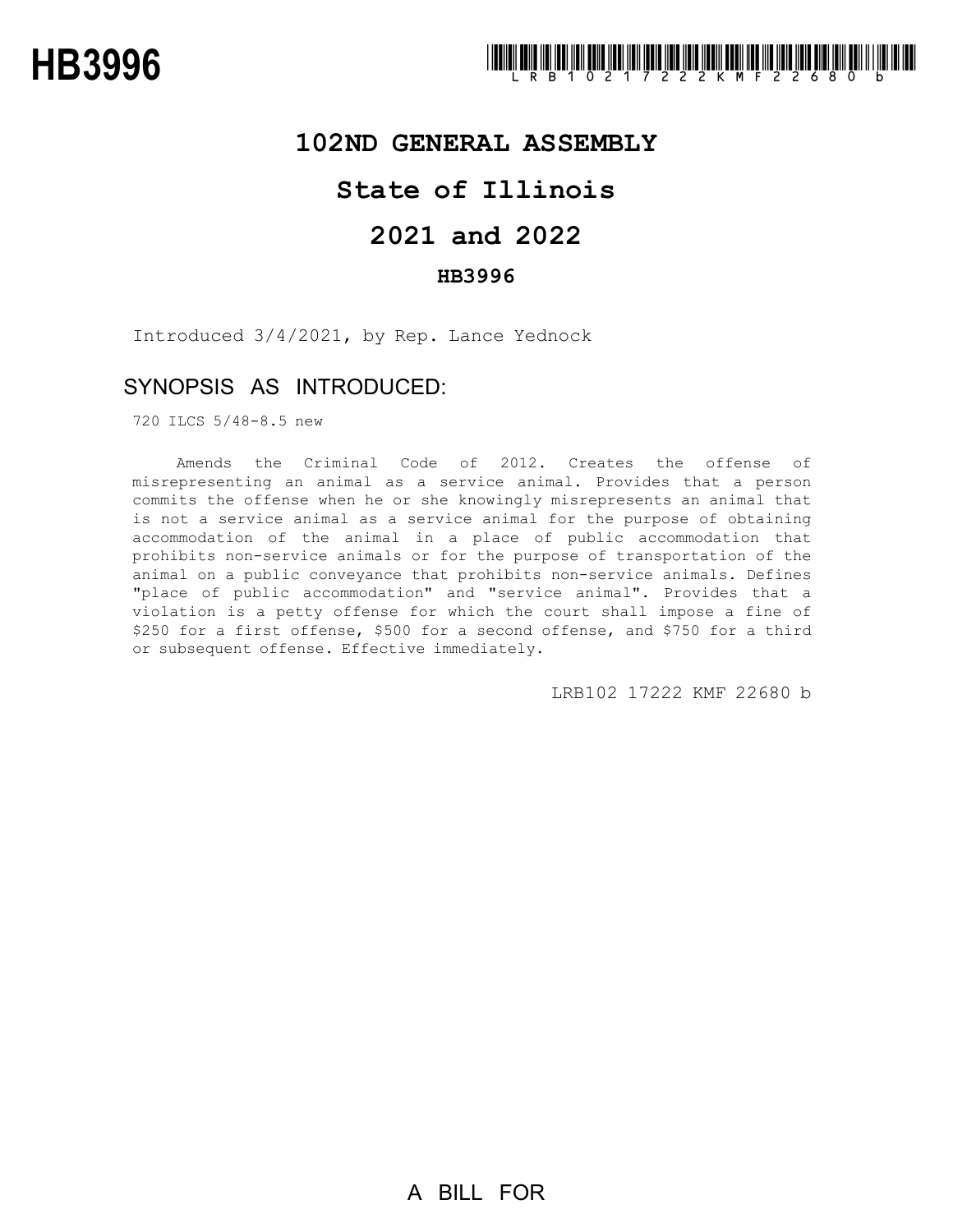1

AN ACT concerning criminal law.

#### **Be it enacted by the People of the State of Illinois, represented in the General Assembly:** 2 3

- Section 5. The Criminal Code of 2012 is amended by adding Section 48-8.5 as follows: 4 5
- (720 ILCS 5/48-8.5 new) Sec. 48-8.5. Misrepresenting an animal as a service animal. (a) In this Section: "Place of public accommodation" has the meaning ascribed to it in Section 5-101 of the Illinois Human Rights Act. "Service animal" has the meaning ascribed to it in Section  $48 - 8$ . (b) A person commits misrepresenting an animal as a service animal when he or she knowingly misrepresents an 6 7 8 9 10 11 12 13 14 15

animal that is not a service animal as a service animal for the purpose of obtaining accommodation of the animal in a place of public accommodation that prohibits non-service animals or for the purpose of transportation of the animal on a public conveyance that prohibits non-service animals. 16 17 18 19 20

(c) A violation of this Section is a petty offense for which the court shall impose a fine of \$250 for a first offense, \$500 for a second offense, and \$750 for a third or 21 22 23